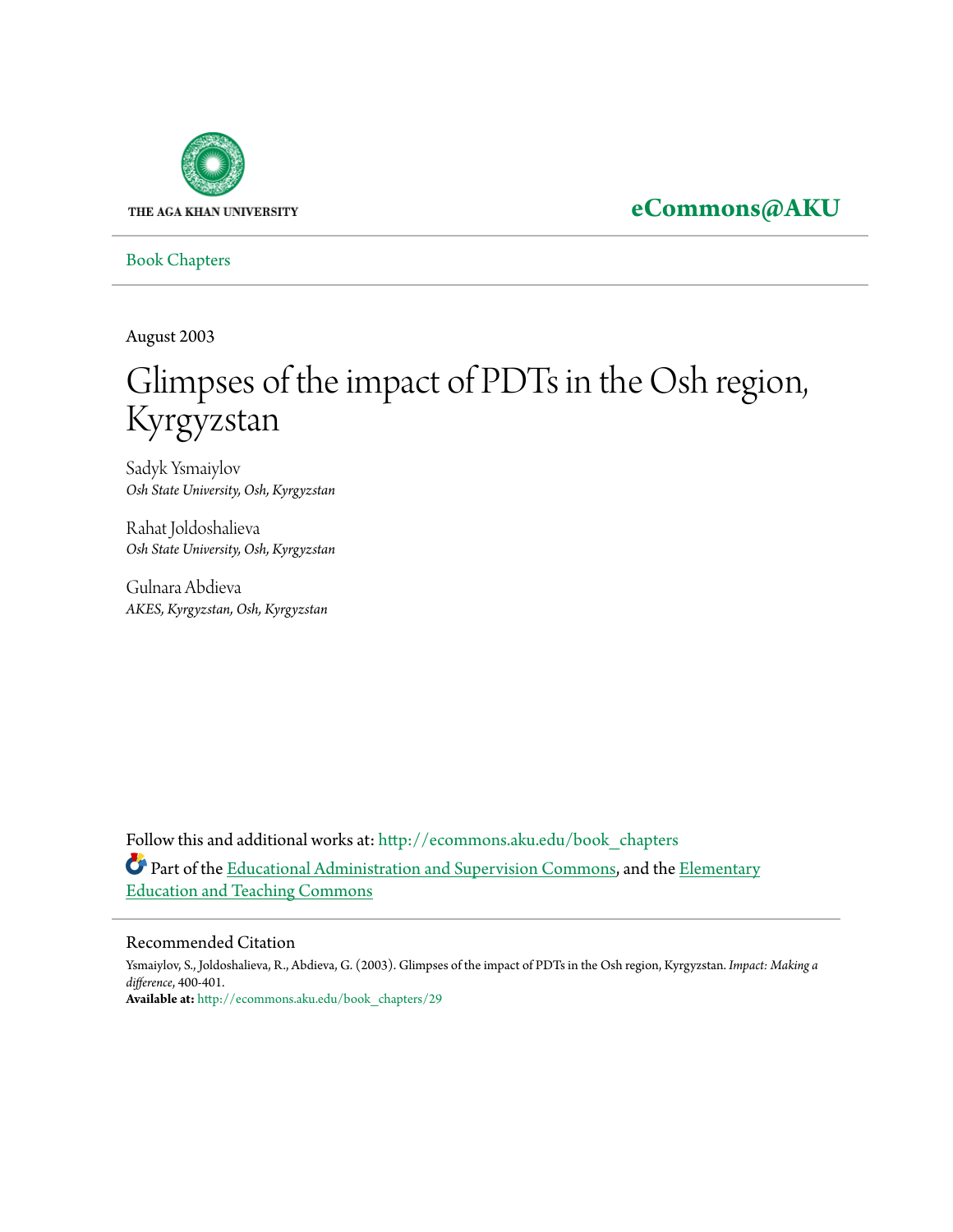## **GLIMPSES OF THE IMPACT OF PDTS IN THE** OSH REGION, KYRGYZSTAN

Sadyk Ysmaiylov, Osh State University, Osh, Kyrgyzstan, Rahat Joldoshalieva, Osh State University, Osh, Kyrgyzstan, & Gulnara Abdieva, AKES-Kyrgyzstan, Osh, Kyrgyzstan

## **Abstract**

This an interactive poster that presents findings of the Professional Development Teachers (PDTs) from Osh, Kyrgyzstan, in the field of teaching and learning English, as well as professional development of teachers that was carried out by them since they graduated from Aga Khan University Institute for Educational Development (AKU-IED).

This presentation will consist of three parts. The first part will describe findings from the professional development programme, which has been carried out by the English Language Programme (ELP) at the faculty of World Languages at Osh State University. The second part will reveal changes that have been made in the course of teaching English at the above-mentioned university. Finally, the third part will describe attempts taken by another PDT at Osh Aga Khan School.

The Ministry of Education of Kyrgyzstan identified service training programmes for schoolteachers as one of the priorities in its activities. To meet these requirements, the Osh ELP team proposed a four-cohort project to disseminate/embed the principles of interactive communicative approach to teaching English at schools in Osh, Jalal-Abad and Batken regions.

Considering AKU-IED's experiences, the six-week field-based programme was offered to regional teachers. The programme comprised the following components: four-week intensive training-a field-based component during which teachers have been observed by cascading team and observers; and, a two-week component in which participants reflected on their experience and received additional intensive training. A PDT from the AKU-IED Master of Education (MEd) Class of 1999 will share the outcomes of this programme.

In order to help PDTs practice the gained skills of exemplary teacher, teacher-educator